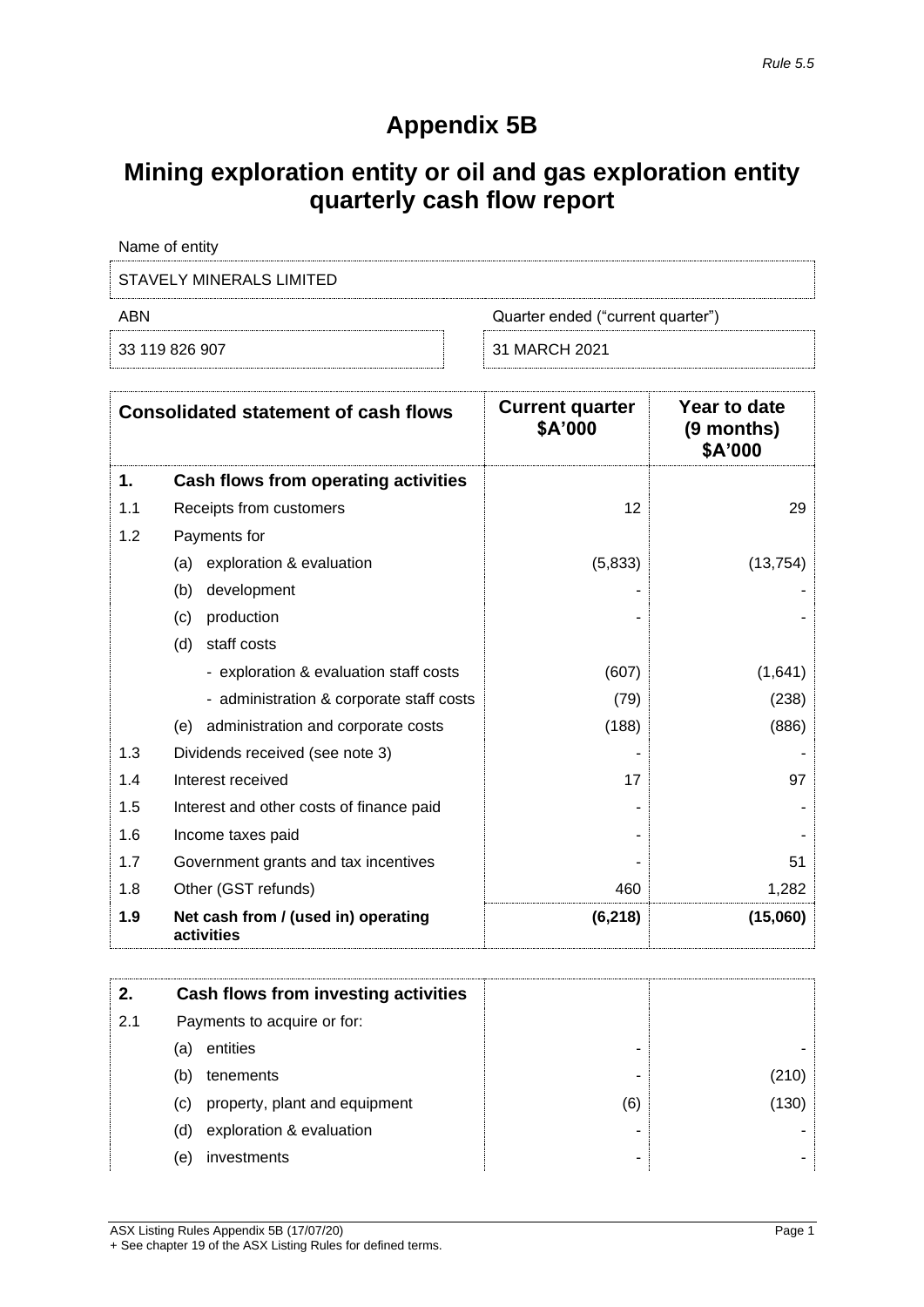|         | <b>Consolidated statement of cash flows</b>       | <b>Current quarter</b><br>\$A'000 | Year to date<br>(9 months)<br>\$A'000 |
|---------|---------------------------------------------------|-----------------------------------|---------------------------------------|
|         | (f)<br>other non-current assets                   |                                   |                                       |
| $2.2\,$ | Proceeds from the disposal of:                    |                                   |                                       |
|         | entities<br>(a)                                   |                                   |                                       |
|         | (b)<br>tenements                                  |                                   |                                       |
|         | property, plant and equipment<br>(c)              |                                   |                                       |
|         | (d)<br>investments                                |                                   |                                       |
|         | other non-current assets<br>(e)                   |                                   |                                       |
| 2.3     | Cash flows from loans to other entities           |                                   |                                       |
| 2.4     | Dividends received (see note 3)                   |                                   |                                       |
| 2.5     | Other (provide details if material)               |                                   |                                       |
|         | - Sale of subsidiaries                            | 11                                | 111                                   |
|         | - Security deposits paid                          |                                   | (2)                                   |
|         | - Security deposits repaid                        |                                   | 67                                    |
| 2.6     | Net cash from / (used in) investing<br>activities | 5                                 | (164)                                 |

| 3.   | Cash flows from financing activities                                                       |      |         |
|------|--------------------------------------------------------------------------------------------|------|---------|
| 3.1  | Proceeds from issues of equity securities<br>(excluding convertible debt securities)       |      | 27,787  |
| 3.2  | Proceeds from issue of convertible debt<br>securities                                      |      |         |
| 3.3  | Proceeds from exercise of options                                                          |      |         |
| 3.4  | Transaction costs related to issues of equity<br>securities or convertible debt securities |      | (1,617) |
| 3.5  | Proceeds from borrowings                                                                   |      |         |
| 3.6  | Repayment of borrowings                                                                    |      |         |
| 3.7  | Transaction costs related to loans and<br>borrowings                                       |      |         |
| 3.8  | Dividends paid                                                                             |      |         |
| 3.9  | Other (provide details if material)                                                        |      |         |
|      | - Payment of lease liabilities (right of<br>use assets)                                    | (22) | (66)    |
| 3.10 | Net cash from / (used in) financing<br>activities                                          | (22) | 26,104  |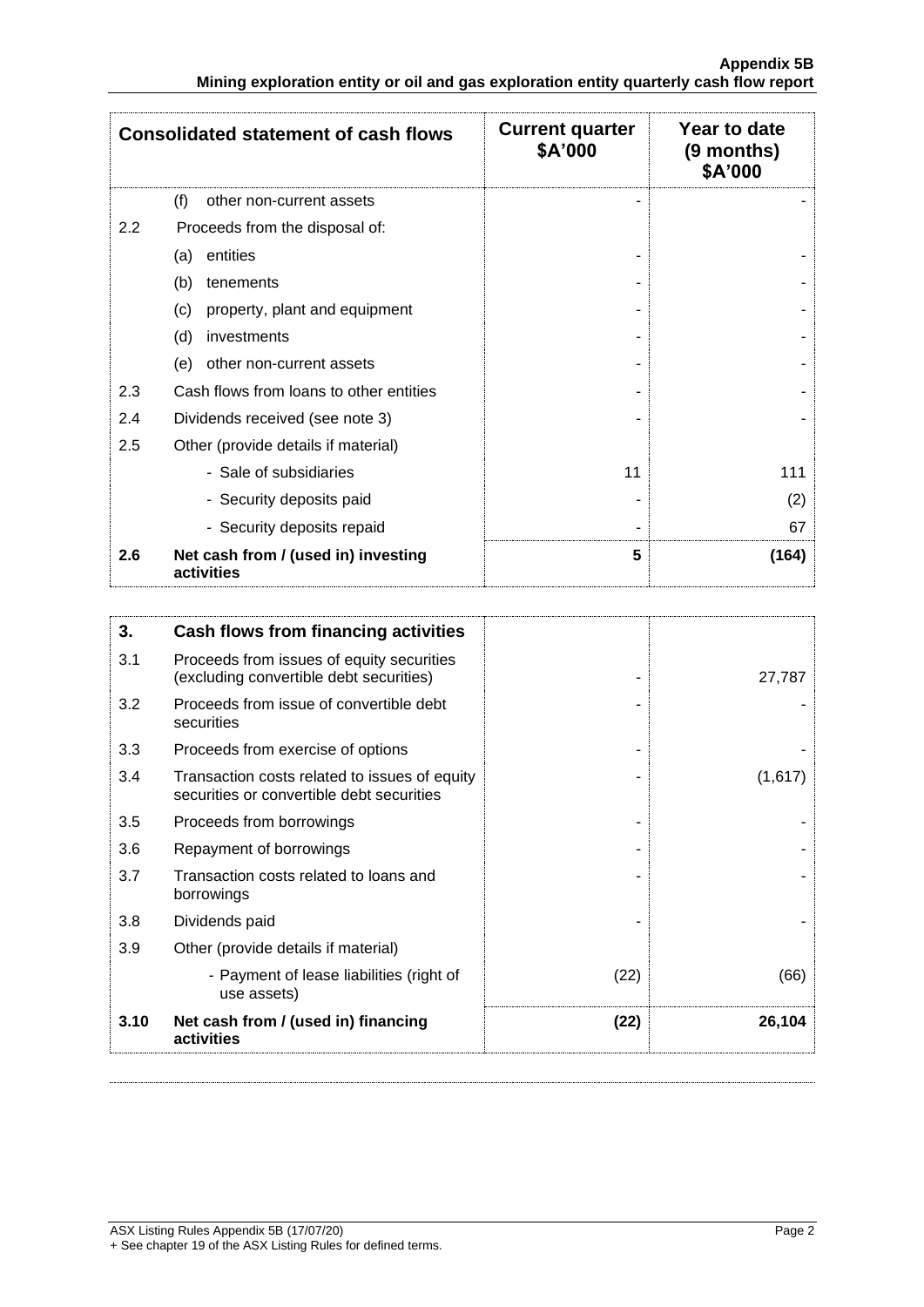| <b>Consolidated statement of cash flows</b> |                                                                          | <b>Current quarter</b><br>\$A'000 | Year to date<br>$(9$ months)<br>\$A'000 |
|---------------------------------------------|--------------------------------------------------------------------------|-----------------------------------|-----------------------------------------|
| 4.                                          | Net increase / (decrease) in cash and<br>cash equivalents for the period | (6,235)                           | 10,880                                  |
| 4.1                                         | Cash and cash equivalents at beginning of<br>period                      | 26,539                            | 9,424                                   |
| 4.2                                         | Net cash from / (used in) operating<br>activities (item 1.9 above)       | (6, 218)                          | (15,060)                                |
| 4.3                                         | Net cash from / (used in) investing activities<br>(item 2.6 above)       | 5                                 | (164)                                   |
| 4.4                                         | Net cash from / (used in) financing activities<br>(item 3.10 above)      | (22)                              | 26,104                                  |
| 4.5                                         | Effect of movement in exchange rates on<br>cash held                     |                                   |                                         |
| 4.6                                         | Cash and cash equivalents at end of<br>period                            | 20,304                            | 20,304                                  |

| 5.  | Reconciliation of cash and cash<br>equivalents<br>at the end of the quarter (as shown in the<br>consolidated statement of cash flows) to the<br>related items in the accounts | <b>Current quarter</b><br>\$A'000 | <b>Previous quarter</b><br>\$A'000 |
|-----|-------------------------------------------------------------------------------------------------------------------------------------------------------------------------------|-----------------------------------|------------------------------------|
| 5.1 | <b>Bank balances</b>                                                                                                                                                          | 20.304                            | 26.539                             |
| 5.2 | Call deposits                                                                                                                                                                 |                                   |                                    |
| 5.3 | <b>Bank overdrafts</b>                                                                                                                                                        |                                   |                                    |
| 5.4 | Other (provide details)                                                                                                                                                       |                                   |                                    |
| 5.5 | Cash and cash equivalents at end of<br>quarter (should equal item 4.6 above)                                                                                                  | 20.304                            | 26,539                             |

| 6.  | Payments to related parties of the entity and their<br>associates                                                                                           | <b>Current quarter</b><br><b>\$A'000</b> |
|-----|-------------------------------------------------------------------------------------------------------------------------------------------------------------|------------------------------------------|
| 6.1 | Aggregate amount of payments to related parties and their<br>associates included in item 1                                                                  | 182                                      |
| 6.2 | Aggregate amount of payments to related parties and their<br>associates included in item 2                                                                  |                                          |
|     | Note: if any amounts are shown in items 6.1 or 6.2, your quarterly activity report must include a description of, and an<br>explanation for, such payments. |                                          |
|     | payments of director salaries and superannuation.                                                                                                           |                                          |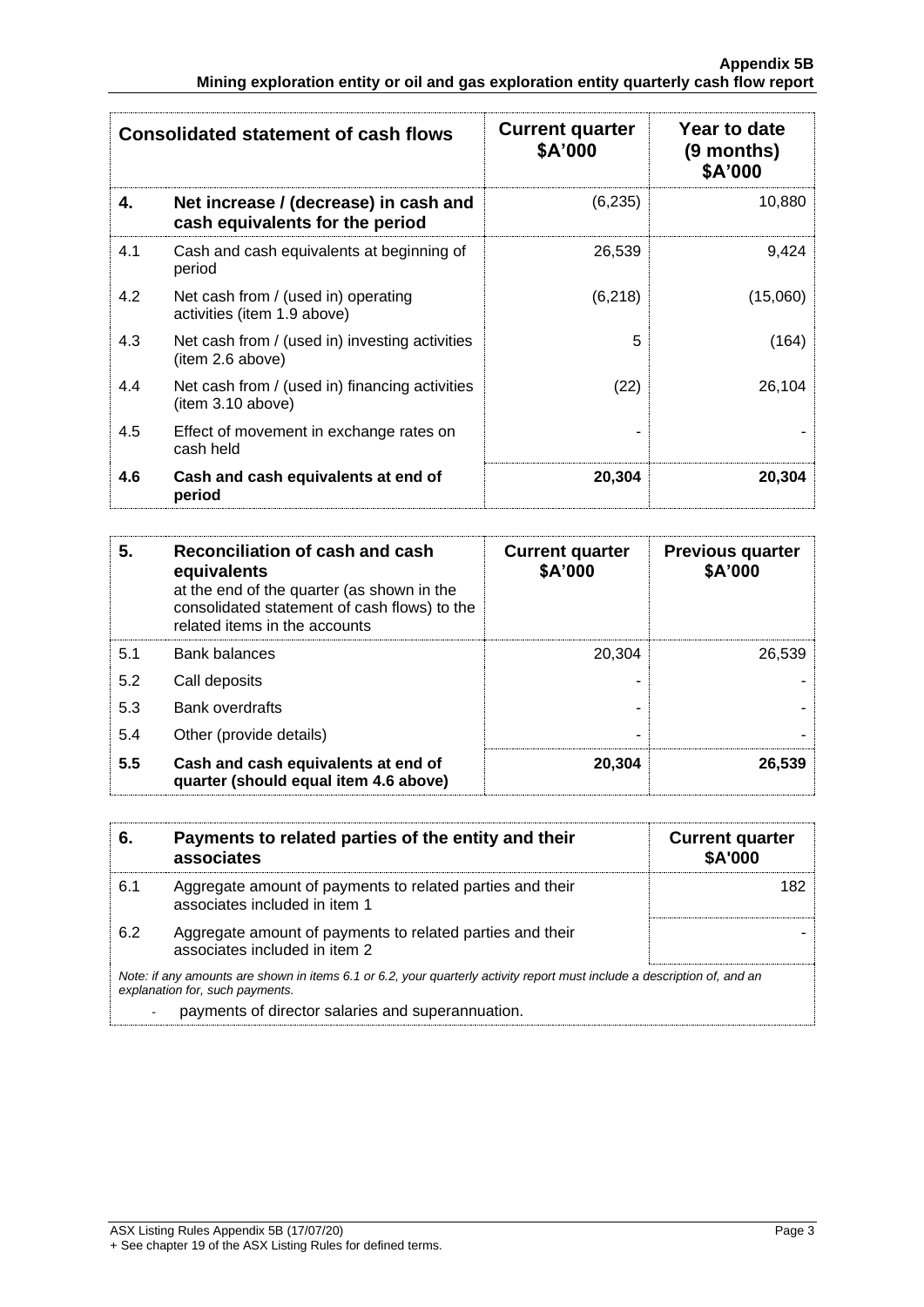| 7.  | <b>Financing facilities</b><br>Note: the term "facility' includes all forms of financing<br>arrangements available to the entity.<br>Add notes as necessary for an understanding of the<br>sources of finance available to the entity.                                                                                                               | <b>Total facility</b><br>amount at quarter<br>end<br>\$A'000 | Amount drawn at<br>quarter end<br>\$A'000 |
|-----|------------------------------------------------------------------------------------------------------------------------------------------------------------------------------------------------------------------------------------------------------------------------------------------------------------------------------------------------------|--------------------------------------------------------------|-------------------------------------------|
| 7.1 | Loan facilities                                                                                                                                                                                                                                                                                                                                      |                                                              |                                           |
| 7.2 | Credit standby arrangements                                                                                                                                                                                                                                                                                                                          |                                                              |                                           |
| 7.3 | Other (please specify)                                                                                                                                                                                                                                                                                                                               |                                                              |                                           |
| 7.4 | <b>Total financing facilities</b>                                                                                                                                                                                                                                                                                                                    |                                                              |                                           |
| 7.5 | Unused financing facilities available at quarter end                                                                                                                                                                                                                                                                                                 |                                                              |                                           |
| 7.6 | Include in the box below a description of each facility above, including the lender, interest<br>rate, maturity date and whether it is secured or unsecured. If any additional financing<br>facilities have been entered into or are proposed to be entered into after quarter end,<br>include a note providing details of those facilities as well. |                                                              |                                           |
|     |                                                                                                                                                                                                                                                                                                                                                      |                                                              |                                           |

| 8.  | Estimated cash available for future operating activities  |                                                                                                                                                                                                                                 | \$A'000  |  |
|-----|-----------------------------------------------------------|---------------------------------------------------------------------------------------------------------------------------------------------------------------------------------------------------------------------------------|----------|--|
| 8.1 | Net cash from / (used in) operating activities (item 1.9) |                                                                                                                                                                                                                                 | (6, 218) |  |
| 8.2 |                                                           | (Payments for exploration & evaluation classified as investing<br>activities) (item 2.1(d))                                                                                                                                     |          |  |
| 8.3 |                                                           | Total relevant outgoings (item $8.1 +$ item $8.2$ )                                                                                                                                                                             | (6, 218) |  |
| 8.4 |                                                           | Cash and cash equivalents at quarter end (item 4.6)                                                                                                                                                                             | 20,304   |  |
| 8.5 |                                                           | Unused finance facilities available at quarter end (item 7.5)                                                                                                                                                                   |          |  |
| 8.6 |                                                           | Total available funding (item $8.4 +$ item $8.5$ )                                                                                                                                                                              | 20,304   |  |
| 8.7 | item 8.3)                                                 | Estimated quarters of funding available (item 8.6 divided by                                                                                                                                                                    | 3.27     |  |
|     |                                                           | Note: if the entity has reported positive relevant outgoings (ie a net cash inflow) in item 8.3, answer item 8.7 as "N/A".<br>Otherwise, a figure for the estimated quarters of funding available must be included in item 8.7. |          |  |
| 8.8 |                                                           | If item 8.7 is less than 2 quarters, please provide answers to the following questions:                                                                                                                                         |          |  |
|     | 8.8.1                                                     | Does the entity expect that it will continue to have the current level of net operating<br>cash flows for the time being and, if not, why not?                                                                                  |          |  |
|     | Answer:                                                   |                                                                                                                                                                                                                                 |          |  |
|     | 8.8.2                                                     | Has the entity taken any steps, or does it propose to take any steps, to raise further<br>cash to fund its operations and, if so, what are those steps and how likely does it<br>believe that they will be successful?          |          |  |
|     | Answer:                                                   |                                                                                                                                                                                                                                 |          |  |
|     |                                                           |                                                                                                                                                                                                                                 |          |  |